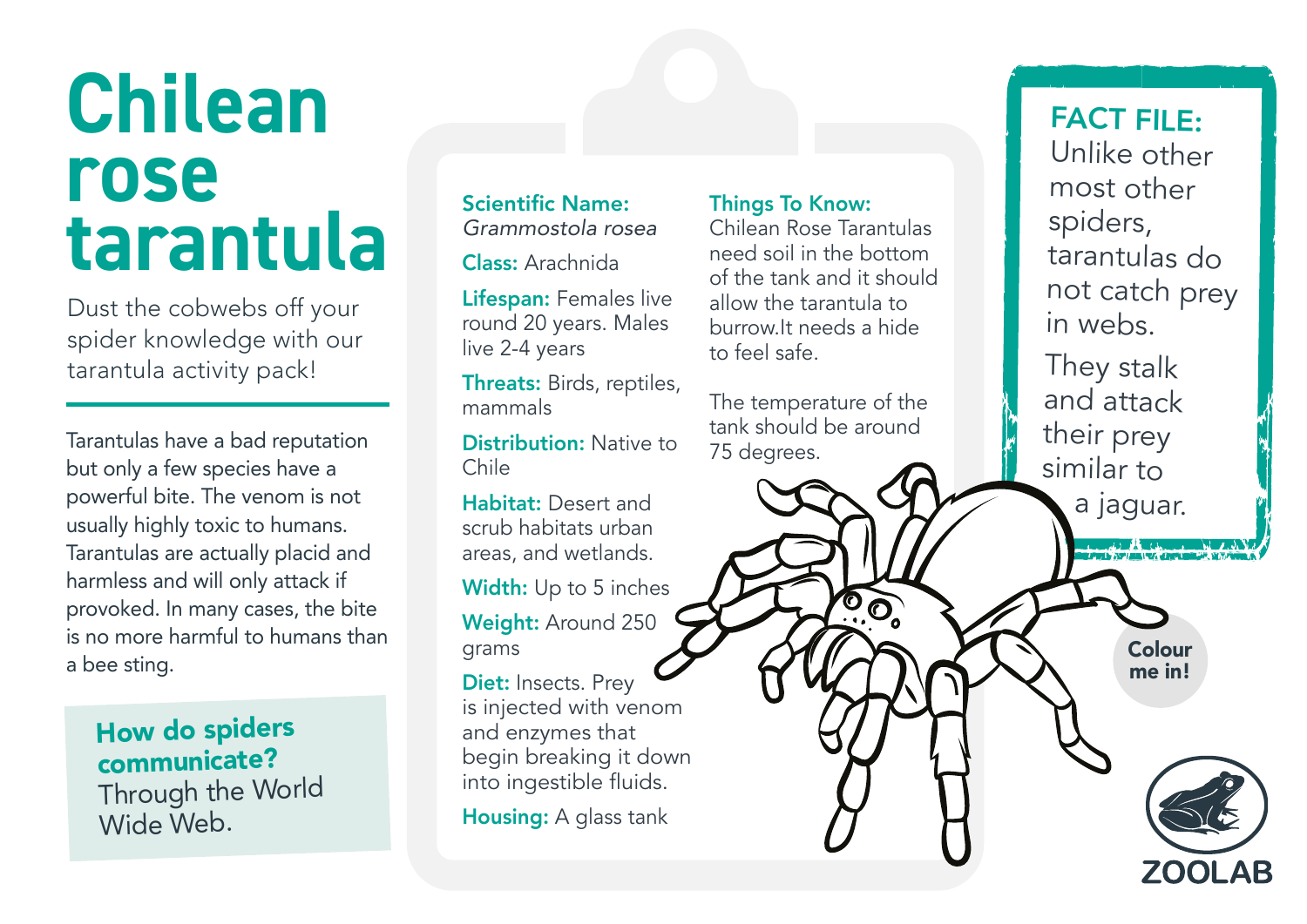## Activity Sheet! *Change Change Circle five differences between the two pictures.*